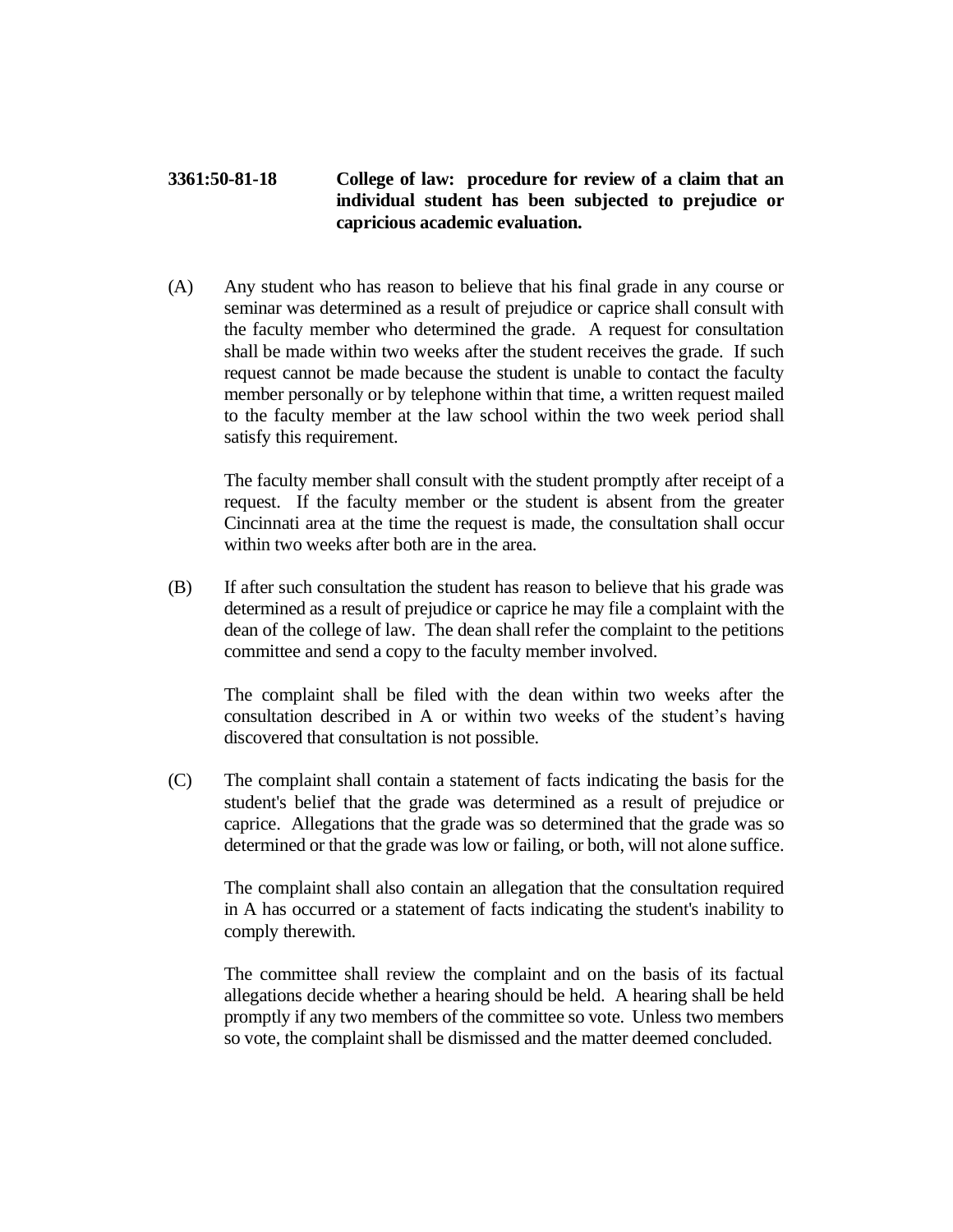(D) Hearings shall be before the committee. The committee shall arrange for the production of all documents considered in determining the grade. If requested by the committee, the student shall produce his notes for the course and, if the grade was based in whole or part on a paper or papers, the research materials assembled by the student preparatory to writing the paper or papers. Upon request the student shall be provided a copy of the examination questions and his answers thereto before the hearing.

The student shall appear at the hearing or his complaint shall be dismissed and the matter deemed concluded.

The faculty member involved may appear at the hearings. He shall appear if available, if the student so requests. The hearings should be scheduled so as to try to accommodate the availability of both the faculty member and the student.

The hearings shall proceed on an informal basis with a full presentation of all relevant evidence, including an analysis by the faculty member involved of the questions and answers. Expert witnesses may appear.

The student shall have the burden of persuading the committee that the grade was determined as a result of prejudice or caprice.

(E) If a hearing is held, the committee shall decide if the grade was determined as a result of prejudice or caprice. A majority vote of the members of the committee shall be necessary for a decision that the grade was so determined. It shall report its decision and the vote thereon to the dean who shall place the question on the agenda for the next scheduled faculty meeting.

At that faculty meeting the committee shall reports its decision for review. Thereafter the faculty member involved and the student member of the committee may make statements. They shall not be present during the faculty discussion and voting. A majority vote of those present shall be required to change the committee's decision. The faculty action shall be final.

If it is decided that the grade was determined as a result of prejudice or caprice, the committee, after consultation with the student and the faculty member involved, shall determine the appropriate grade. The grade may be higher,